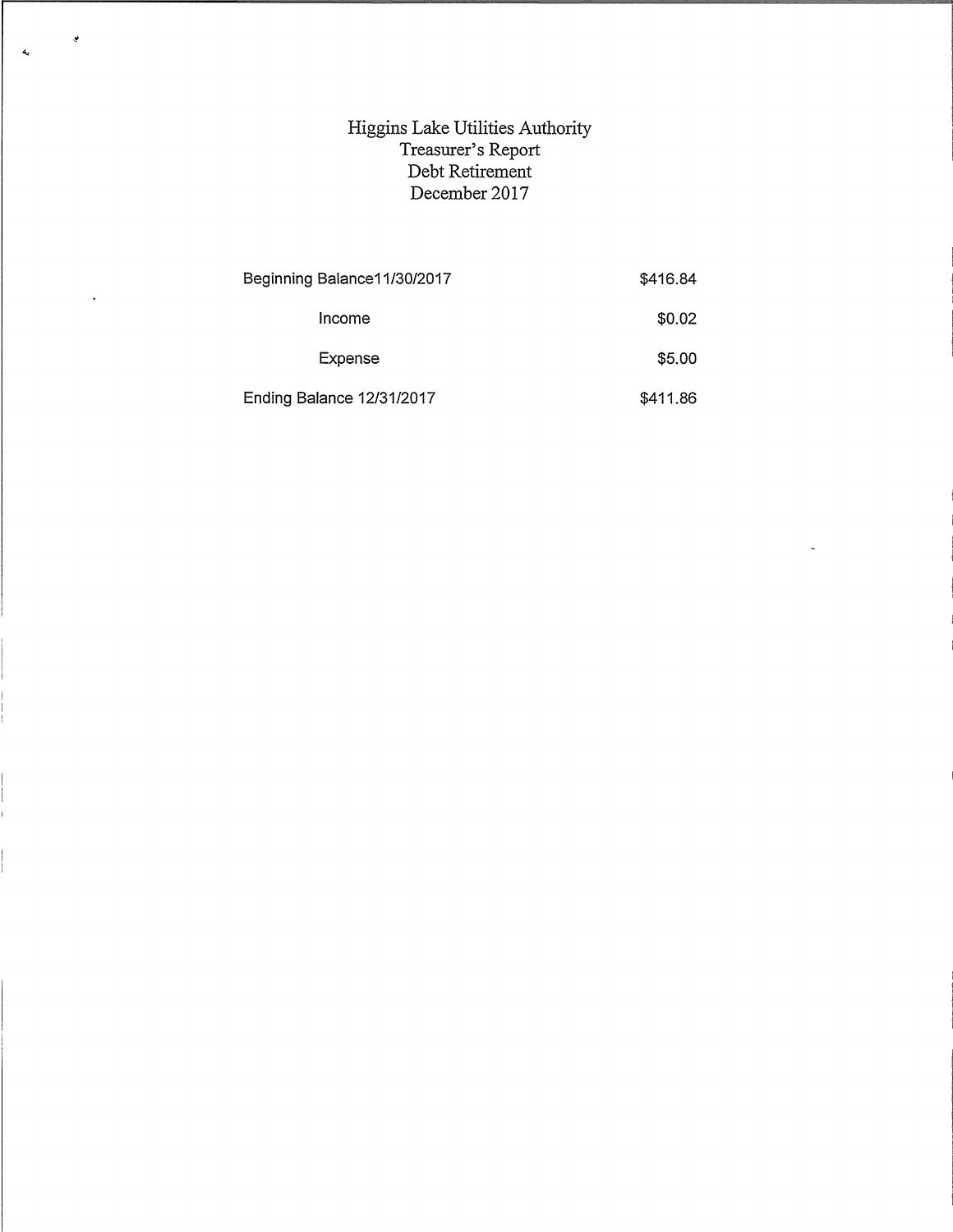## Higgins Lake Utilities Authority Treasurer's Report ER&R December 2017

| \$32,732.32 |
|-------------|
| \$1.39      |
| \$0.00      |
| \$32,733.31 |
|             |

| Certificate of Deposit Balance as of 11/08/2017: | $(1)$ \$85,610.14 |  |
|--------------------------------------------------|-------------------|--|
| Certificate of Deposit on 12/12/2017:            | $(2)$ \$25,000.00 |  |

 $\mathcal{A}^{\mathcal{A}}$ 

 $\ddot{\phantom{1}}$ 

 $\hat{\mathbf{A}}$ 

Ĺ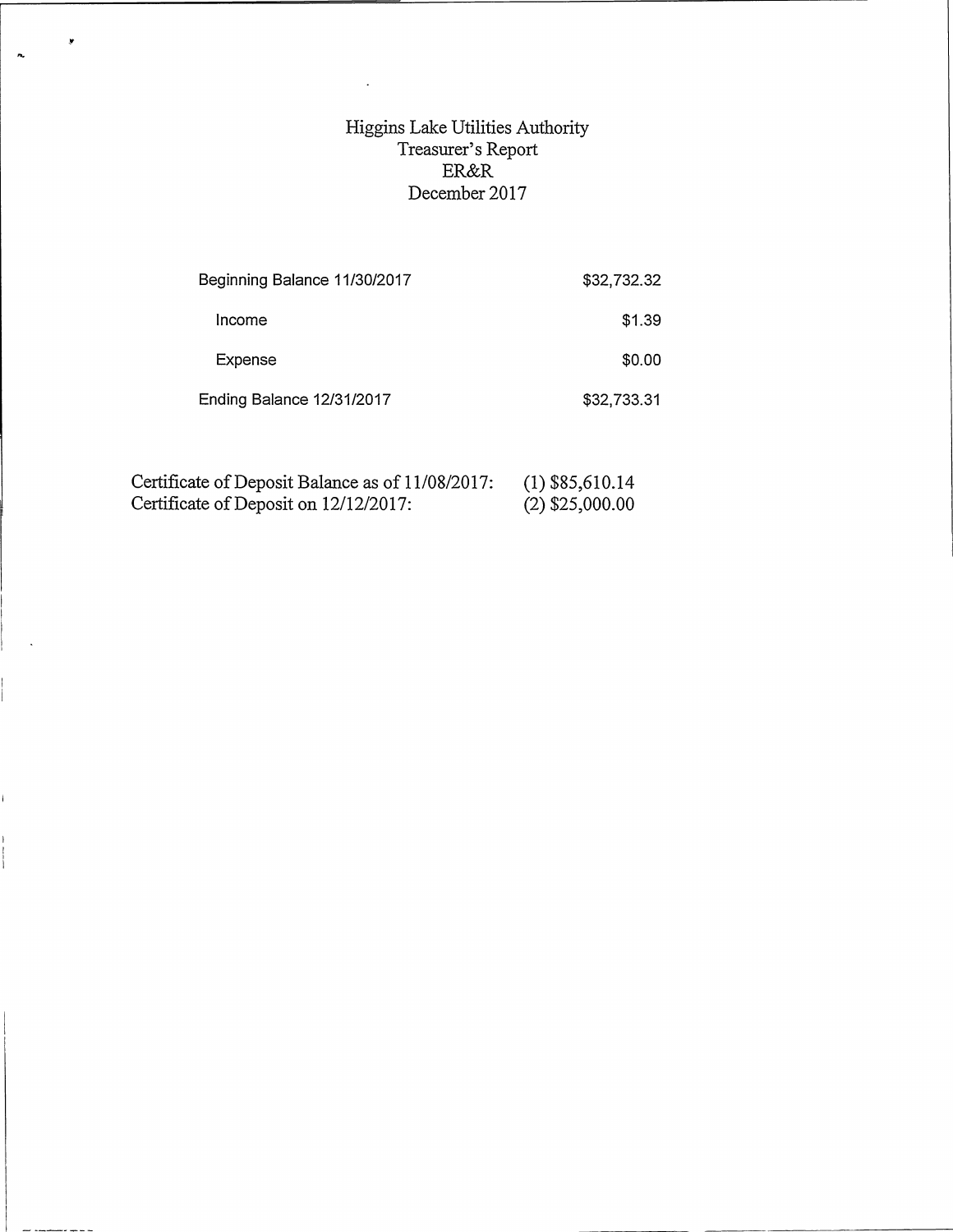## Higgins Lake Utilities Authority Treasurer's Report O&M December 2017

 $\mathcal{S}$ 

--------------

 $\ddot{\psi}$ 

| Beginning Balance 11/30/2017 | \$126,821.05 |
|------------------------------|--------------|
| Income                       | \$1,079.55   |
| Expense                      | \$36,490.51  |
| Ending Balance 12/31/2017    | \$91,410.09  |